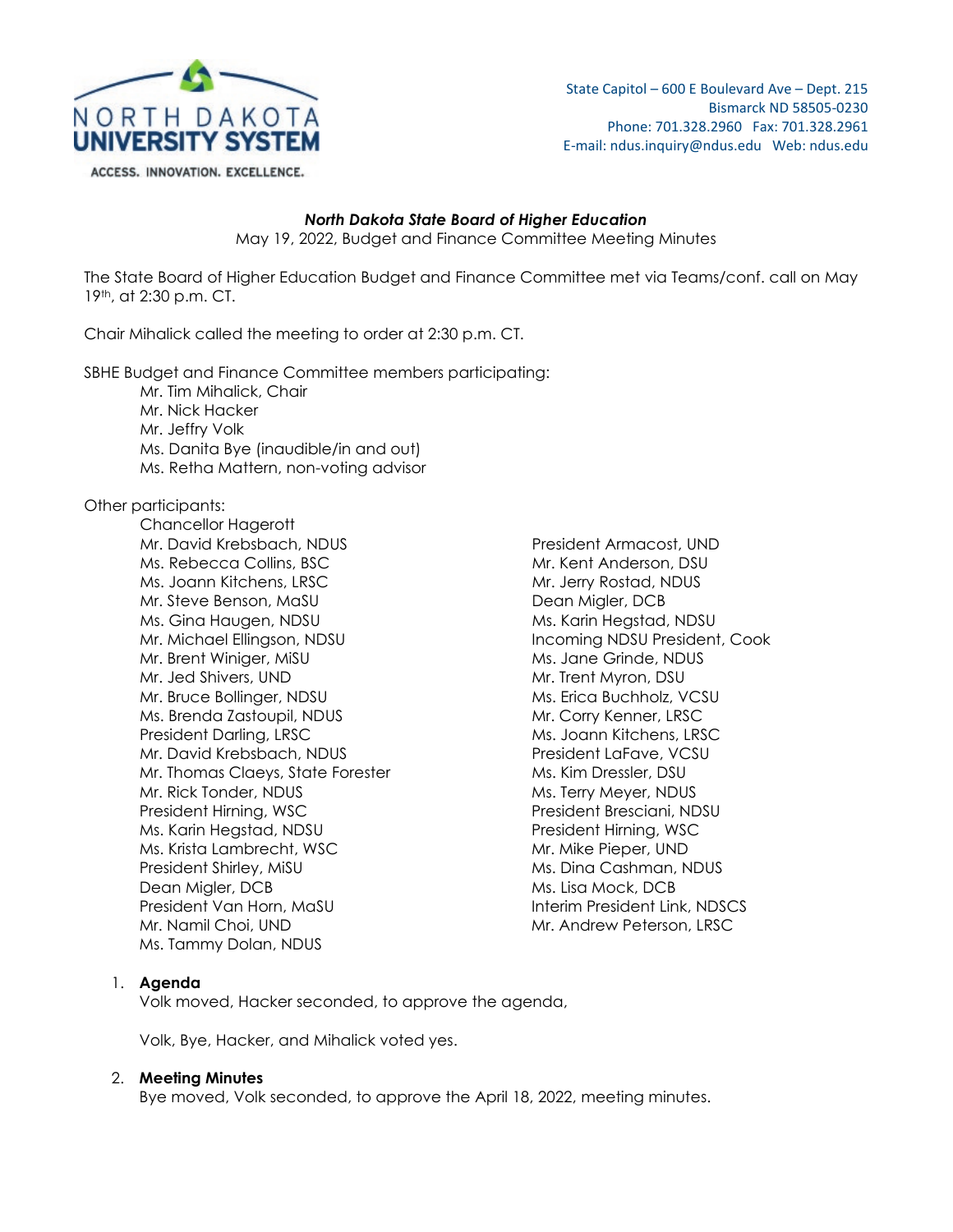Bye, Volk, Hacker, and Mihalick voted yes.

### 3. **Affordability Report**

Ms. Brenda Zastoupil presented the [affordability report.](https://ndusbpos.sharepoint.com/:w:/s/NDUSSBHE/EbYJg_6eiqhKrlw6bovcd48BYQqqNb_Ksun6iBtwUTRQbA?e=gZ6LVE) She explained the report displays key affordability factors within the NDUS system, costs as well as various financially programs and student waivers that contribute to that overall affordability. The NDUS average tuition, fees, room and board costs, including the doctoral masters and four-year universities were all below the regional comparisons and the two-year colleges. The report also summarizes federal aid state aid, institutional scholarships, and institutional waivers, as well as private scholarships during a five-year period. Student loans have declined while non repayable sources of aid have increased. The report shows several other factors, such as, but not limited to:

- Student loan indebtedness at graduation
- Average student loan amounts
- State funded financial aid programs
- Institutional Scholarships and waivers
- Private scholarships
- Federal Pell Grant and Federal supplemental grants
- Net price (the estimated out of pocket cost after all Scholarships and grants are applied to the full cost of attendance)
- Need based aid programs
- Loan rates, including the parent plus loan rate

Ms. Zastoupil will provide the committee members more information on the breakdown of student loan borrowing by income level for the various types of student's loans, via email. Mr. Krebsbach will also send information that shows a breakdown from year to year comparison for a 5 to 10 year span of the regional comparisons for costs and interest rates.

No action is required.

#### 4. **Institutional Master Plans**

Campus representative presented their proposed [Institution Facility Master Plans](https://ndusbpos.sharepoint.com/:b:/s/NDUSSBHE/ES-MVVPvPVtMrHrd1tO-blQB3t3vfidDLU8JrLzkoc44pA?e=XIdAgm) r

| <b>DSU</b>  | NDSU – NDSU Forest Service |
|-------------|----------------------------|
| MaSU        | UND                        |
| <b>MISU</b> |                            |
| <b>VSCU</b> |                            |

5. Take action on Institution Facility Master Plans as presented on April 18 and May 18:

| <b>BSC</b>   | <b>DSU</b>  |
|--------------|-------------|
| <b>DCB</b>   | MaSU        |
| <b>LRSC</b>  | <b>MiSU</b> |
| <b>NDSCS</b> | <b>VSCU</b> |
| <b>WSC</b>   |             |

**N[DSU](https://ndusbpos.sharepoint.com/:f:/s/NDUSSBHE/EibKeAS6YSxIitJQIaSs1DABiMilGfJlGS9bwctFicxYFw?e=W8MhfY) – [NDSU](https://ndusbpos.sharepoint.com/:b:/s/NDUSSBHE/EUGyMYW4j6BEoqfOEAFbzOsBDm2zK7PV37OtVNs3fvZ0ZQ?e=dynlzm) Forest Service** [UND](https://ndusbpos.sharepoint.com/:f:/s/NDUSSBHE/Egco0Koi7PpClC6WrmwJXigBZz2Z_PaNBEYUndyUgxhExA?e=mJBOpy)

Bye moved, Volk seconded, to recommend approval of all institutional master plans as presented on April 18th and May 19th to the SBHE Budget and finance Committee.

Hacker, Volk, Bye, and Mihalick voted yes.

The committee members discussed whether the institutional master plans could be spaced out for a more comprehensive review for each master plan. The challenge would be to meet the